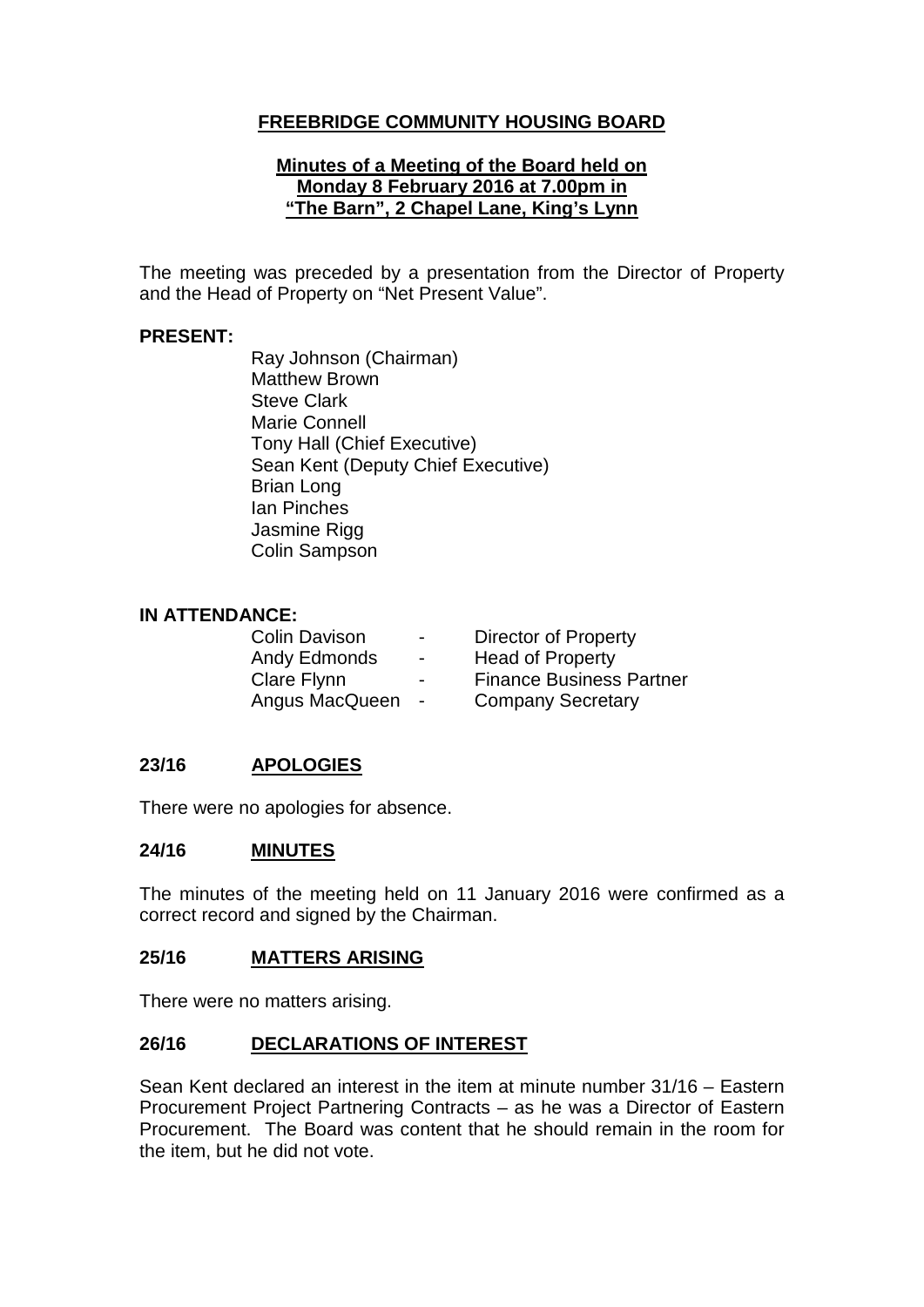# **27/16 CHAIRMAN'S UPDATE**

The Chairman said that he had attended his usual weekly meetings with the Chief Executive. In addition, he advised of the following:

- On 18 January 2016, he had attended the formal opening of Phase 2 of the Hillington Square project. This had been a successful event and had received good media coverage.
- On 20 January 2016, he had sat on the Complaints Panel.
- On 28 January 2016, he and the Vice-Chairman had attended an  $e^2$ Joint Members Group meeting, hosted by Saffron Housing Trust.
- Also on 28 January 2016, he and the Vice-Chairman had attended "Line of Sight" training run by the National Housing Federation, in Cambridge.
- On 1 February 2016, he had attended the first meeting of Freebridge's new Governance Committee. One of the items on the agenda had been Board Recruitment. The Committee had been keen to ensure that the Board vacancies were advertised to all tenants, and so the recruitment timetable had been slightly rescheduled to enable publication of the advertisement in Streets Ahead.

The Chairman stated that he had written to Sir Henry Bellingham, the local Member of Parliament, and to Brandon Lewis MP, the Housing Minister, to express an interest in the funding that had been announced for the refurbishment of estates, for use on the Hillington Square project.

[Confidential wording]

# **28/16 CHIEF EXECUTIVE'S UPDATE**

A written update from the Chief Executive had been previously circulated and was noted by the Board.

The written update covered the following issues:

- Hillington Square Phase 2 Launch
- Thornage Hall Rent Setting
- Tenant Panel Recruitment
- Sheltered Housing Garden Competition 2016
- Charitable Activities
- Letter of Thanks from the Police and Crime Commissioner for Norfolk
- Plaxtole House

The Board noted that a Board Member was required for the judging panel for each of the two days of this year's sheltered housing garden competition. It was agreed that Marie Connell and Jas Rigg would cover a day each.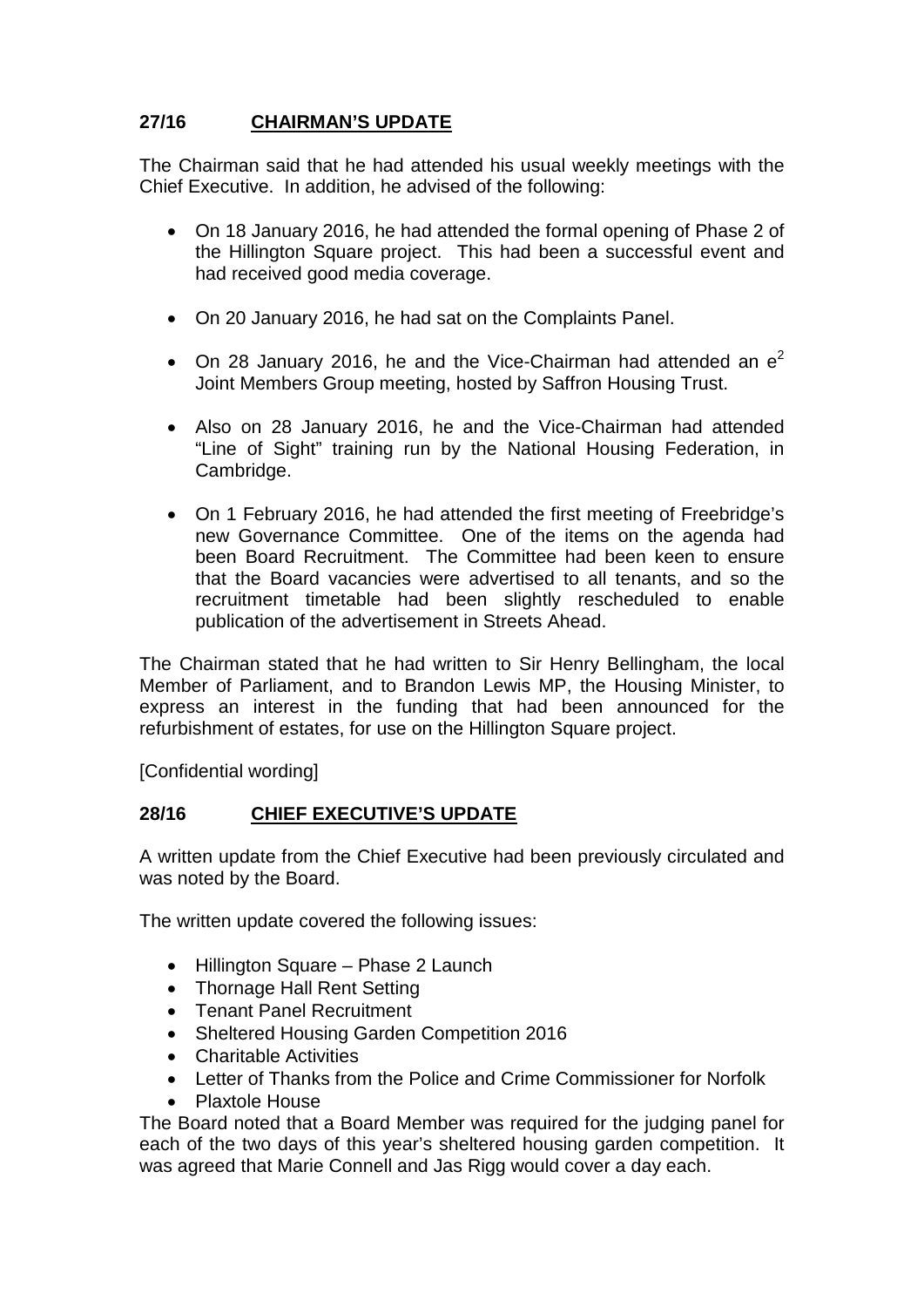The Board was delighted to note that Freebridge employees had raised £6,054 for their chosen charities during 2015 (East Anglian Air Ambulance, King's Lynn Samaritans and the Macmillan Cancer Unit), and asked that its thanks be passed on to the staff.

The Board was pleased to note a letter received from the Police and Crime Commissioner for Norfolk thanking Freebridge for help provided to the Police with recent cases, and asked that its thanks be passed on to the staff responsible for dealing with anti-social behaviour.

In addition to the written update, the Chief Executive advised that Freebridge had come 106<sup>th</sup> in the recently published Stonewall Workplace Equality Index. To come so close to the top 100 was a significant achievement, especially considering that Freebridge had not applied for the Index for several years. Useful feedback had been received and would be taken into account when next year's submission was made.

# **29/16 SHELTERED HOUSING RENT**

The Finance Business Partner presented a report which sought approval of an annual rent increase of CPI +1% (totalling 0.9%) for the Association's sheltered properties for 2016/17. This followed a ministerial announcement that supported housing (including sheltered accommodation) would be excluded from the 1% rent reduction for 2016/17.

In answer to a question, the Deputy Chief Executive explained that the Government had decided not to include supported housing in the 1% rent reduction for 2016/17, as feedback had been received that the reduction could create significant difficulties, possibly leading to closure, for some schemes. The Government had, therefore, decided to delay the reduction for supported housing for one year, so as to allow time to investigate the possible impact.

**RESOLVED:** That the proposed rent increase of 0.9% for sheltered and supported properties in 2016/17 be approved.

### **30/16 BOARD APPRAISAL AND REVIEW/GOVERNANCE IMPROVEMENT ACTION PLAN**

The Company Secretary presented a report which set out the progress achieved against the Governance Improvement Action Plan, and which considered Campbell Tickell's outcome report following the Board Appraisal and Review process undertaken in November 2015.

The Company Secretary highlighted that, as referred to by the Chairman earlier in the meeting (minute number 27/16 above refers), the Board recruitment timetable had been slightly rescheduled to enable publication of the advertisement in Streets Ahead. There would, therefore, be some changes to the recruitment dates included in the Governance Improvement Action Plan for 2016.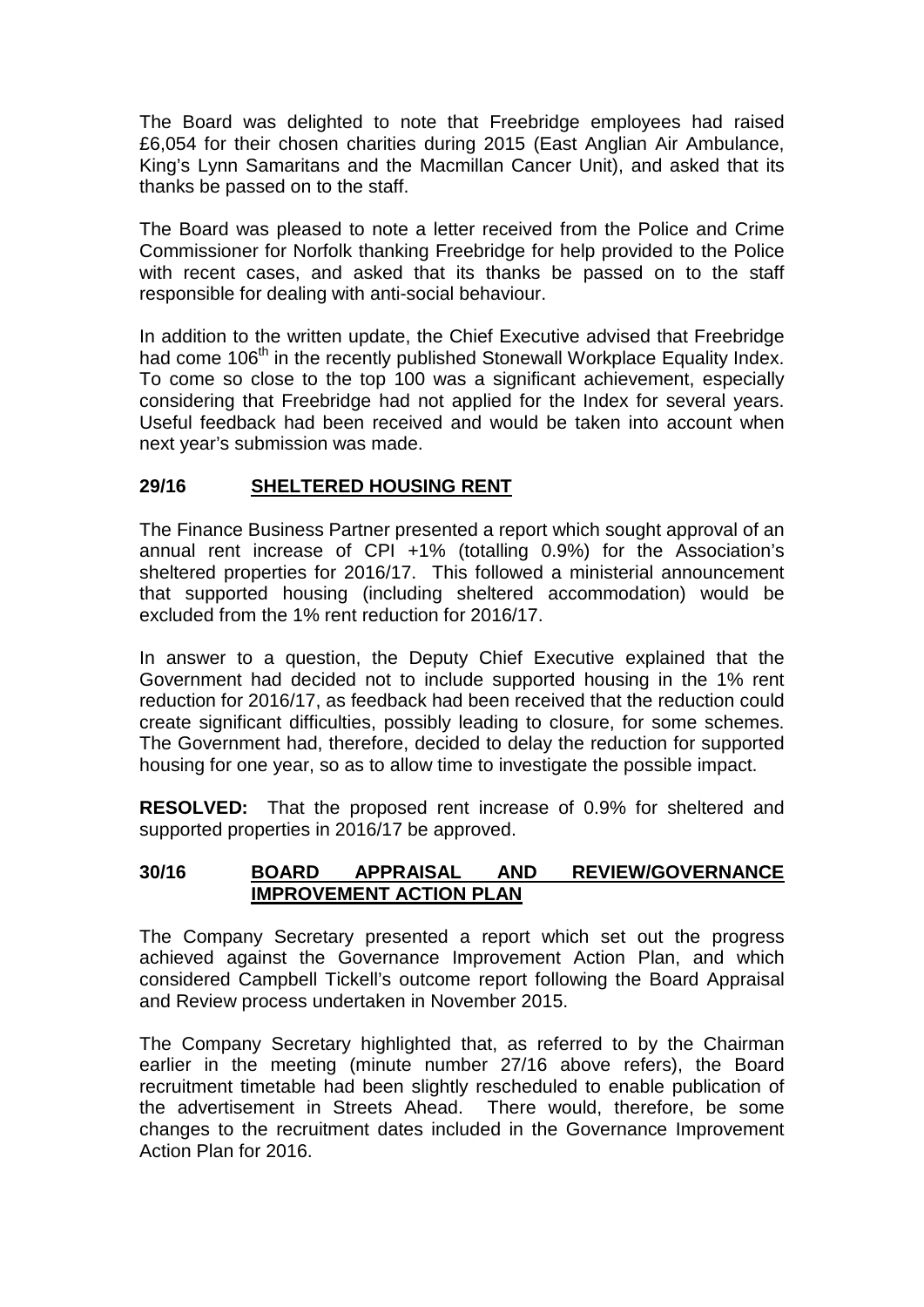# **RESOLVED:**

- 1) That the progress achieved against the Governance Improvement Action Plan 2015, as set out at Appendix 1 to the report, be noted and that, other than the action on review of regulatory compliance, which would be retained in the 2016 Action Plan, it be agreed that all actions are now completed.
- 2) That the outcome report of the 2015 Board appraisal and review process be noted, and the resulting Governance Improvement Action Plan be approved as set out in Appendix 3 to the Board report, subject to there being a slight rescheduling of the dates relating to Board recruitment.

# **31/16 EASTERN PROCUREMENT PROJECT PARTNERING CONTRACTS**

The Head of Property presented a report which sought approval to enter into Project Partnering Contracts with Eastern Procurement for tendered Lot 1 – Kitchen & Bathroom Refurbishment, Rewiring and Other General Improvement and Lot 2 – Re-roofing.

In answer to questions, the Head of Property clarified that, as a member of Eastern Procurement, Freebridge was required to enter into these contracts. However, there was currently no intention to make use of the contracts; should there be at a later date a wish to use any of the works tendered under these contracts, a further report would be brought to the Board seeking approval to do so.

**RESOLVED:** That Freebridge enter into the Eastern Procurement Project Partnering Contracts for Lot 1 – Kitchen & Bathroom Refurbishment, Rewiring and Other General Improvement and Lot 2 – Re-roofing.

# **32/16 PROCUREMENT APPROVALS**

The Company Secretary presented a report which advised of forthcoming procurement contracts worth over £50,000, and which provided information on contracts which had been recently let and were worth over £50,000.

# **RESOLVED:**

- 1) That the procurement of a contract for drainage works, as detailed in section 2.1 of the report, be approved, and that the Director of Property appoint the successful contractor subject to the requirements of Financial Regulation 7 having been followed.
- 2) That the procurement of a contract for out of hours repairs reporting and call alarm services, as detailed in section 2.2 of the report, be approved, and that the Director of Property appoint the successful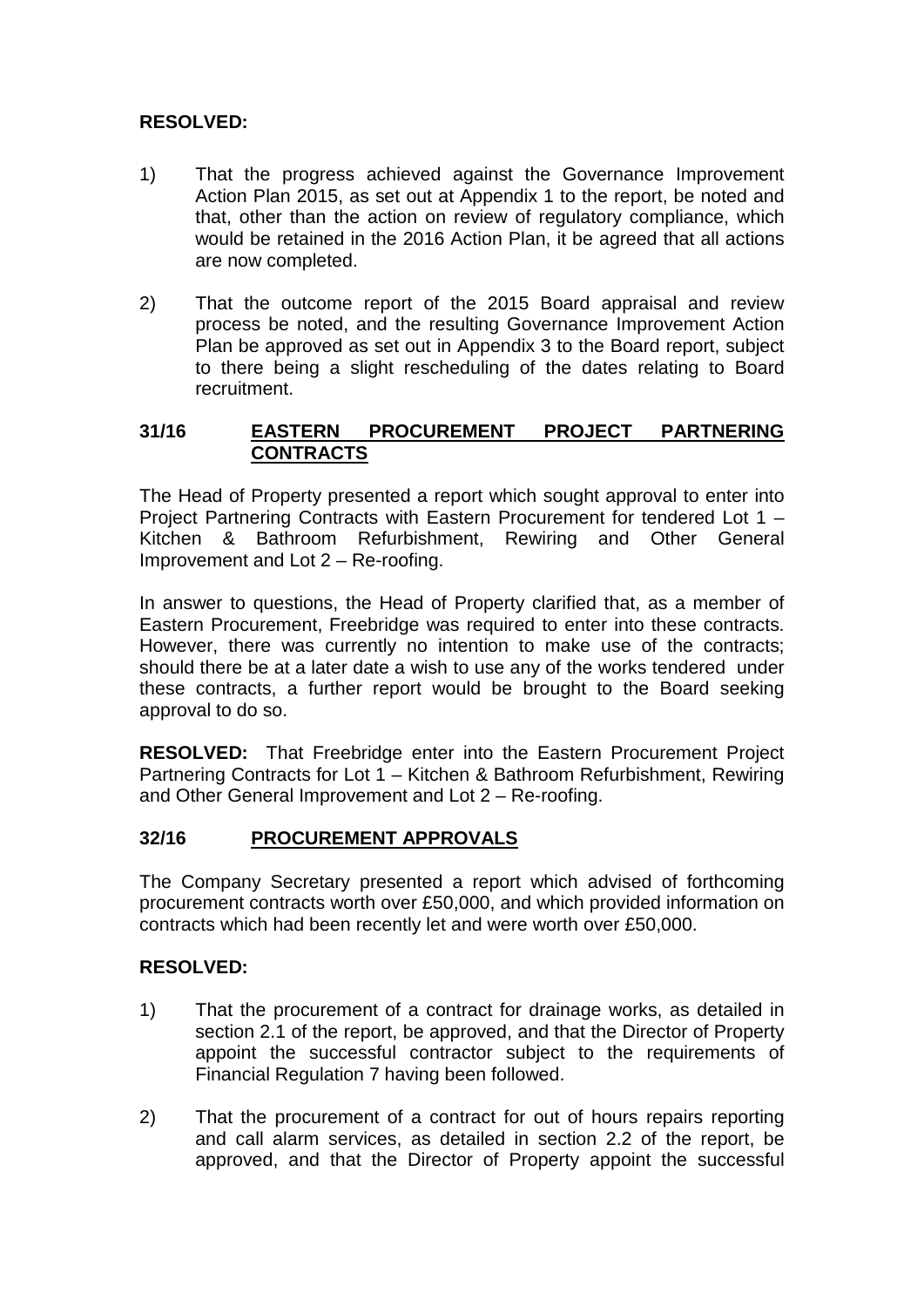contractor subject to the requirements of OJEU and Financial Regulation 7 having been followed.

3) That the contracts that have been let be noted, as set out in section 3 of the report.

### **33/16 SHARED OWNERSHIP**

Confidential item

# **34/16 AUDIT COMMITTEE RECOMMENDATION**

Confidential item

# **35/16 TENANT PANEL QUARTERLY UPDATE**

The Company Secretary presented a report which provided a quarterly update of the Tenant Panel's work.

The report included a progress update on the Tenant Panel Development Plan and recommended additions to the Freebridge Service Standards.

The Board noted the report and

**RESOLVED:** That additions to the Service Standards be agreed as follows:

- a) That response given to emails should be within 2 working days, though it is noted that an automated response is sent to all emails as a first acknowledgement.
- b) That response should be given to text messages within 24 hours.
- c) That response should be given to social media within four working hours.

# **36/16 OPERATIONS PERFORMANCE OVERVIEW**

The Director of Property presented the Operations Performance Overview report for the quarter ending 31 December 2015. He highlighted the following points:

- Performance had been generally positive through the quarter.
- Complaints were being resolved more quickly. Learning outcomes from complaints would be reported to the Board in future.
- Although it appeared that there had been a drop in performance regarding the collection of service charges and other arrears, this was simply the result of a timing issue around the payment of invoices.

In answer to a question, the Chief Executive said that the Board should treat with caution the figures quoted in the report on customer satisfaction. These had been collected under a pilot scheme to use telephone, rather than postal, surveying. More work was required to fully understand the figures; an update would be provided at the next meeting.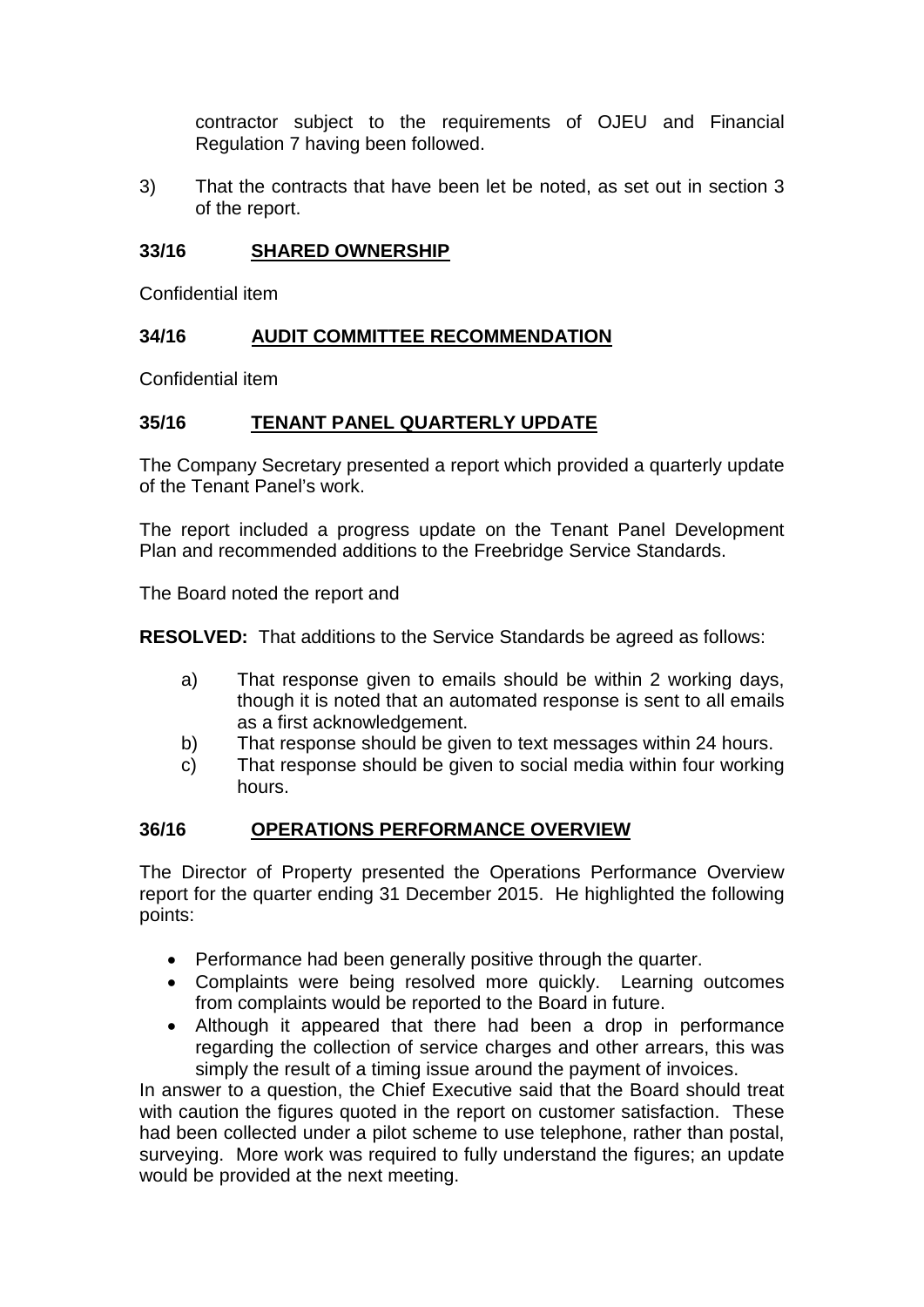The Board requested an update on the work being undertaken to analyse the reasons for refusal of properties and any opportunities to improve this. The Director of Property undertook to arrange for this to be provided in the next Operations Performance Overview report.

The Board was particularly pleased to note the examples included in the report of where the Energy Efficiency Officer had helped tenants to save money on their energy bills.

The Board noted the report.

# **37/16 FINANCE AND HUMAN RESOURCES QUARTERLY MANAGEMENT REPORT**

The Finance Business Partner presented a report which provided financial information for the quarter ending 31 December 2015, together with Human Resources key performance indicator information. She highlighted that the Association continued to outperform its budget.

The Board was particularly pleased to note the strong financial performance of the Providence Street Community Centre.

The Board noted the report.

# **38/16 TREASURY MANGEMENT AND STRATEGY UPDATE**

Confidential item

# **39/16 RISK MANAGEMENT AND FRAUD AWARENESS UPDATE**

The Deputy Chief Executive presented a report which detailed risk management activity during the quarter ending 31 December 2015. He highlighted that the quarterly risk management reports contributed to the Board's annual internal controls assurance report.

The Board noted the report.

# **40/16 REVISED 2015/16 BUSINESS PLAN – THIRD QUARTER UPDATE**

The Chief Executive presented a report which set out the third quarter update to the 2015/16 Business Plan.

The Board noted the report.

# **41/16 NET PRESENT VALUE EXERCISE**

The Head of Property presented a report which described the Net Present Value exercise undertaken on Freebridge's behalf by Savills Commercial Limited, the outcomes of the exercise and the next steps.